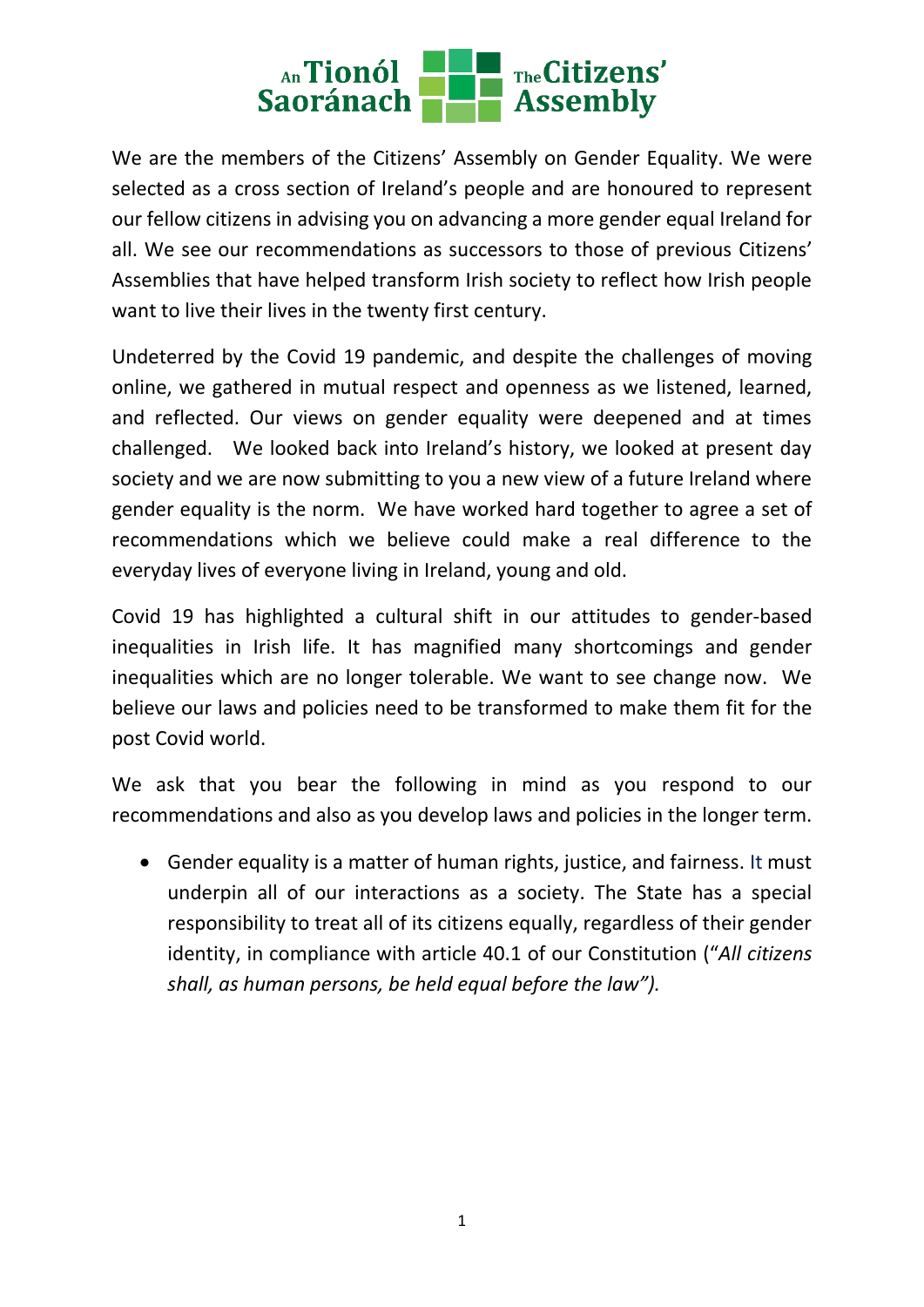- While there are still many inequalities in women's lives that need to be eliminated, we also recognise that gender inequalities are intensified by discrimination on other grounds. Men also suffer from inequality, lack of opportunity and discrimination. Some of the prevailing gender norms and stereotypes are deeply destructive and adversely affect all genders. Trans and non-binary people suffer from particular facets of inequality. Advancing gender equality through implementing our recommendations can benefit the whole of Irish society, regardless of gender identity. We are recommending behavioural change so that all citizens are respected and valued.
- Even pre-Covid 19, it was clear that we need to transform our models of care to ensure that our society values every person, and provides high quality care for all who need support at every life stage. Post the pandemic, it is even more urgent to commit to well designed, publicly funded pay and career structures for carers, whose invaluable work in the home and wider community contribute so much to the common good of our society.
- Ambitious, not incremental, change is needed to ensure political, business, sporting and cultural institutions are more representative of Irish society in terms of gender balance and representation of minorities. Without affirmative action to increase the number of women in representative office at national and local level, change will be too slow and we want to see change now.
- Gender equality is vital for a sustainable and equitable economy. It helps to reduce poverty and promotes economic growth. At work, the gender pay gap must end and we need a better work-life balance for the good of our families and our society.
- Gender stereotyping and old gender norms must be eliminated, including through education. Everyone must be supported in achieving their own potential, regardless of their gender identity. Urgent legislative action is needed to hold technology and social media companies to account for identifying and removing sexually violent or abusive content and to penalise and eliminate hateful and abusive language, including on the basis of gender.